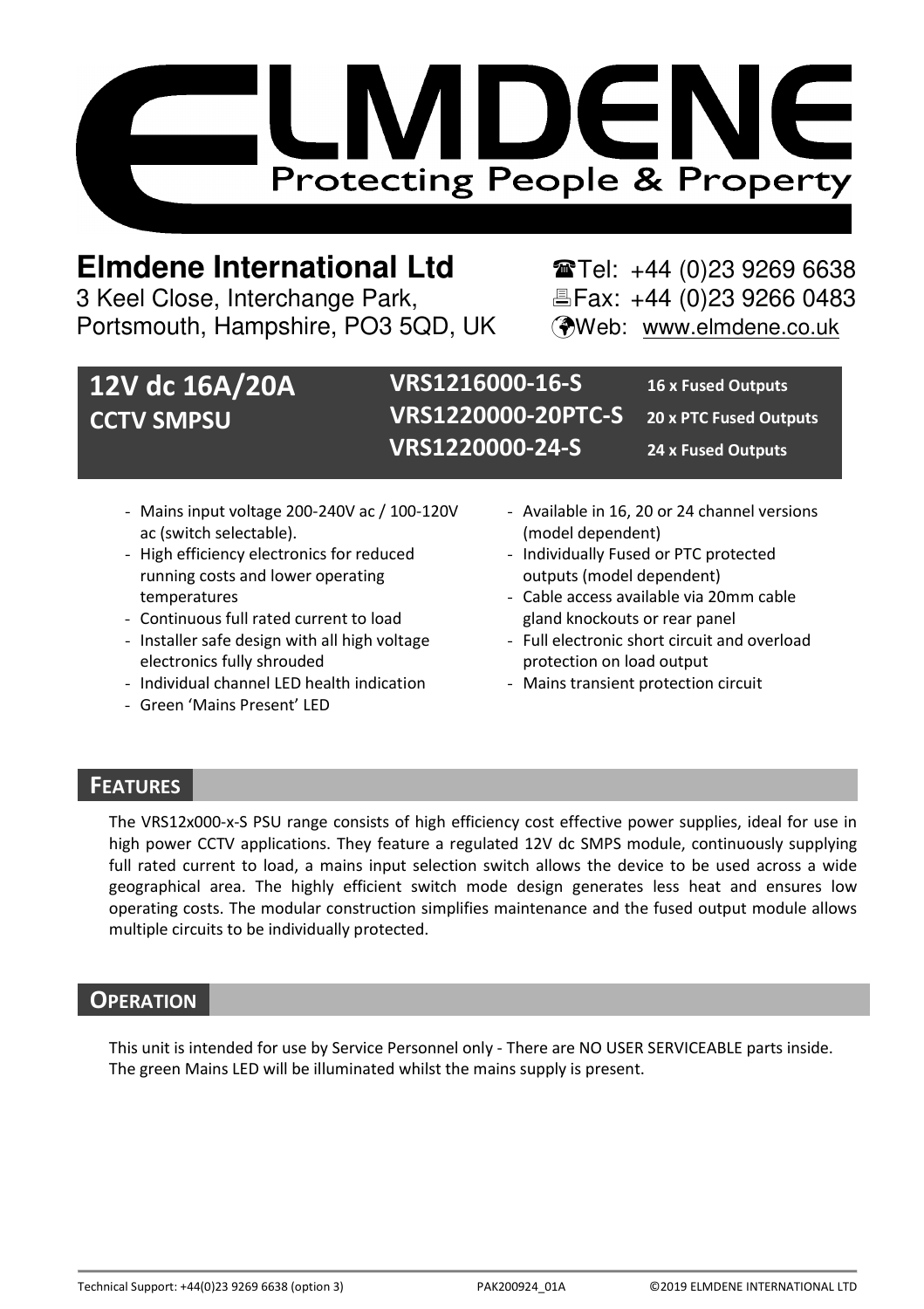

# **MODELS**

| Model           | <b>Load Current</b> | <b>Fuse Type</b> | <b>Fused Outputs</b> | PTC Rating (20°C)         |
|-----------------|---------------------|------------------|----------------------|---------------------------|
| VRS1216000-16-S | 16A                 | 20mm Glass       | $16 \times 1A$       |                           |
| VRS1220000-24-S | 20A                 | 20mm Glass       | 24 x 0.8A            |                           |
| VRS1220000-     | 20A                 |                  | 20 x 1A (PTC)        | $I_H = 1.1A / I_T = 2.2A$ |
| 20PTC-S         |                     | PTC (resettable) |                      |                           |

## **INSTALLATION AND SET-UP**

This unit is only suitable for installation as permanently connected equipment. The PSU is *NOT SUITABLE* for external installation*. EQUIPMENT MUST BE EARTHED*. Before installation, ensure that external disconnect device is *OFF*. The PSU should be installed according to all relevant safety regulations applicable to the application.

#### **Mounting**

- 1. Mount securely in correct orientation using the 3 available mounting holes.
- 2. Route mains and low voltage output cables via different knockouts and/or rear cable entry holes.
- 3. Use bushes and cable glands rated to UL94 HB minimum.

#### **Mains Power Up**

- 1. Attach correctly rated mains cable
- 2. Apply mains power. Check for 12V dc on load outputs. Check green Mains LED is illuminated on the module.
- 3. Disconnect mains power.

#### **Load Output**

- 1. Attach correctly rated load cable and fasten using cable ties. Note polarity.
- 2. Re-apply mains power. Check green Mains LED is on.
- 3. Check Red Fuse Output Module LED's are illuminated.
- 4. Verify load is operating correctly.

## **MAINTENANCE**

There is no regular maintenance required of this PSU.

If the output of the PSU fails, the cause of the failure should be investigated e.g. short circuit load. The fault should be rectified before restoring power to the PSU. The fuse(s), if not PTC, may need to be replaced. Ensure the correct fuse rating and type is used.

### **DISPOSAL OF PRODUCT AT END OF LIFE**

This product falls within the scope of EU Directives 2012/19/EU Waste Electrical and Electronic Equipment (WEEE). At the end of life, the product must be separated from the domestic waste stream and disposed via an appropriate approved WEEE disposal route in accordance with all national and local regulations.

*For more information see: www.recyclethis.info*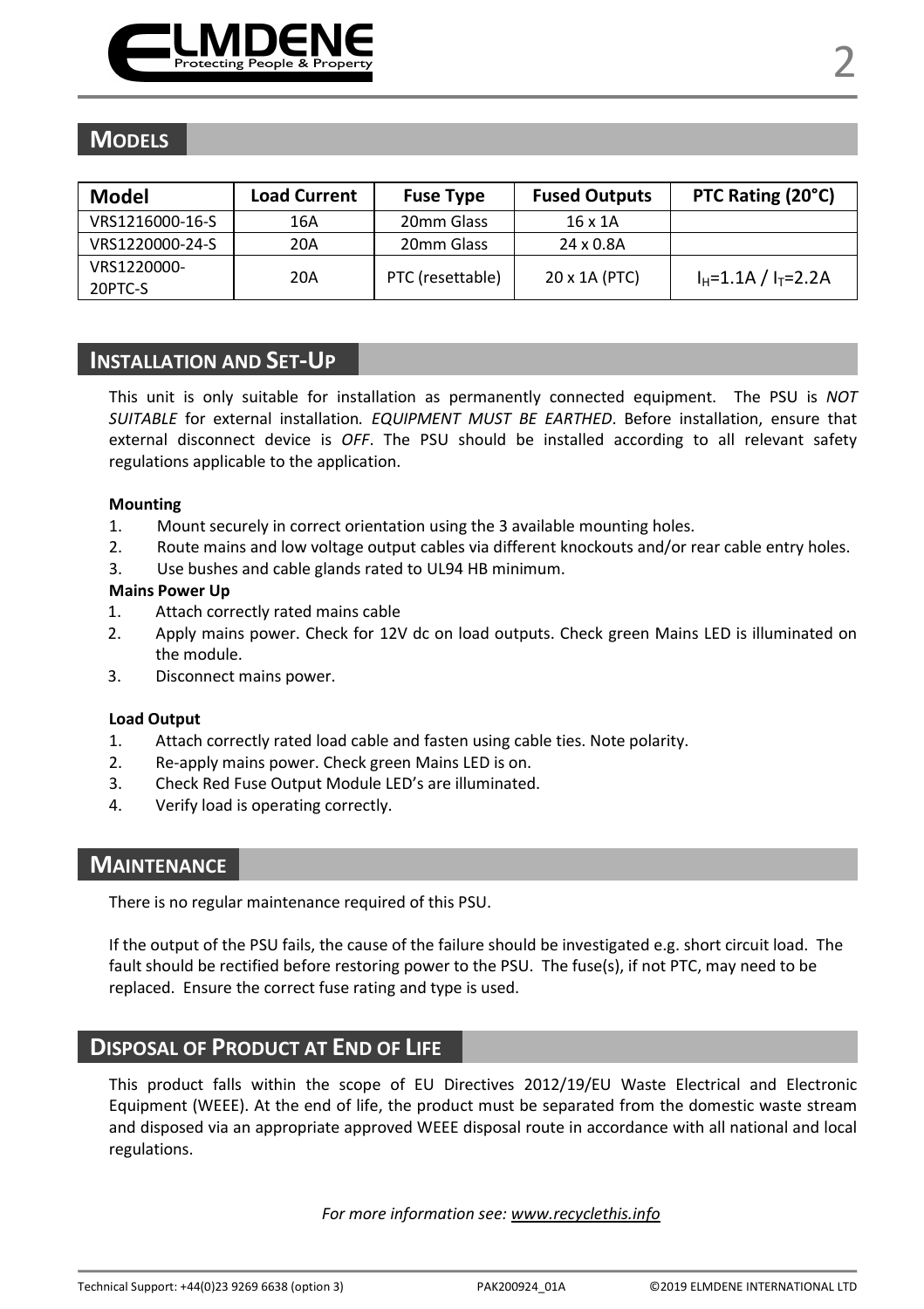

# **SPECIFICATION**

#### **Input Specification**

|                             | <b>16A Versions</b>         | <b>20A Versions</b> |
|-----------------------------|-----------------------------|---------------------|
| Voltage (rated)             | 100-120V ac or 200-240V ac* |                     |
|                             | Switch selectable           |                     |
| Frequency                   | 50-60Hz                     |                     |
| Mains Input Fuse (Terminal) | T6.3A HRC (100-120V ac)     |                     |
|                             | T3.15A HRC (200-240V ac)*   |                     |

**Default Setting \*** 

#### **Output Specification**

| Voltage                          | $10.0 - 14.0V$ dc (Adjustable)     |     |
|----------------------------------|------------------------------------|-----|
| Max load current<br>(per module) | 16A                                | 20A |
| Ripple                           | 150 mV pk-pk max                   |     |
| Overload                         | Electronic shutdown until overload |     |
|                                  | or short circuit removed           |     |

### **Local Indicators**

| MAINS LED (Green)      |
|------------------------|
| FOM Health LED's (Red) |

Mains present ) For all Health LIII III is a limit of the Health LIII in the Media of the Media of the Media of the Media of

## **Mechanical**

|                                                                      | S-Enclosure    |
|----------------------------------------------------------------------|----------------|
| <b>Enclosure Dimensions</b><br>$h \times w \times d$ (mm) [external] | 345 x 288 x 90 |
| Weight                                                               | 3kg            |

#### **Environmental**

Temperature  $-10$  to +40°C (operating) 95% RH non-condensing -20 to +80°C (storage)